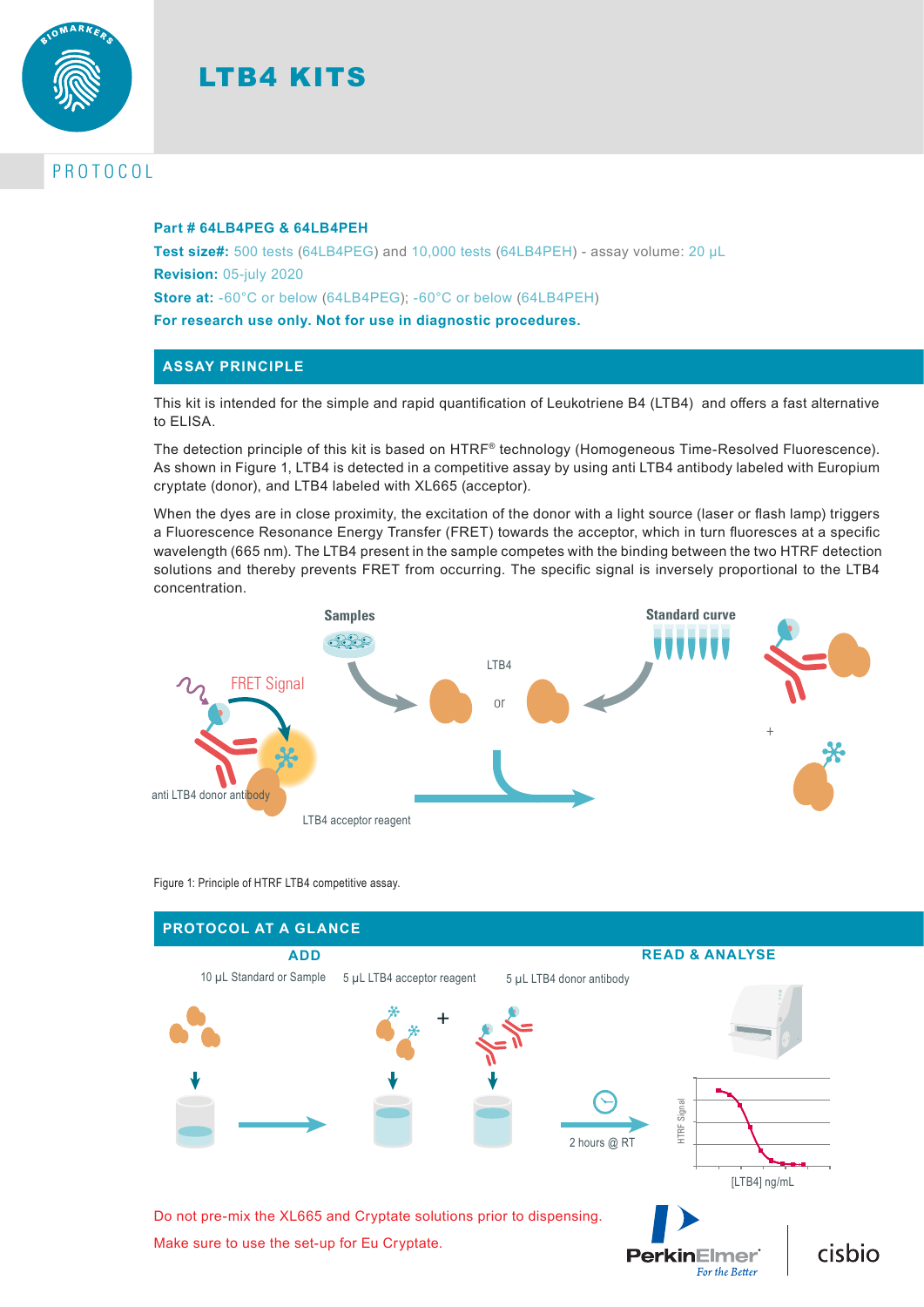| <b>KIT COMPONENTS</b>                   | <b>500 TESTS *</b><br>CAT#64LB4PEG  | 10,000 TESTS *<br>CAT#64LB4PEH  |
|-----------------------------------------|-------------------------------------|---------------------------------|
| LTB4 Standard                           | 1 vial - $50 \mu L$                 | 1 vial - $50 \mu L$             |
| Frozen                                  | 10 µg/mL - Ethanol                  | 10 µg/mL - Ethanol              |
| anti LTB4 antibody Eu Cryptate antibody | 1 vial - $60 \mu L$<br>Frozen - 50X | 1 vial - 1.2 mL<br>Frozen - 50X |
| LTB4 XL665 reagent                      | 1 vial - 50 µL<br>Frozen - 50X      | 1 vial - $1$ mL<br>Frozen - 50X |
| Diluent **                              | 1 vial                              | 1 vial                          |
| ready-to-use                            | 20 mL                               | 20 mL                           |
| Detection buffer ***                    | 1 vial                              | 1 vial                          |
| ready to use                            | 7 mL                                | 105 mL                          |

 \* When used as advised, the two available kit sizes will provide sufficient reagents for 500 tests and 10,000 tests respectively in 20 µL final volume.. Assay volumes can be adjusted proportionally to run the assay in 96 or 1536 well microplates.

\*\* Medium like cell culture medium can be an alternative to the diluent.

\*\*\* The Detection buffer is used to prepare working solutions of acceptor and donor reagents.

#### **PURCHASE SEPARATELY:**

• HTRF®-Certified Reader. Make sure the setup for Eu Cryptate is used.

For a list of HTRF-compatible readers and set-up recommendations, please visit cisbio.com/compatible-readers

• Small volume (SV) detection microplates - .

For more information about microplate recommendations, please visit our website at: cisbio.com/microplates-recommendations

## **STORAGE AND STABILITY**



Store the kit at -60°C or below.

Under proper storage conditions, reagents are stable until the expiry date indicated on the label.Diluent and detection buffer are shipped frozen, but can be stored at 2-8°C in your premises.



If lyophilized, reconstituted reagents, antibodies, and standard stock solutions may be frozen and thawed only once. To avoid freeze/thaw cycles, it is recommended to dispense remaining stock solutions into disposable plastic vials for storage at -60°C or below .

#### **REAGENT PREPARATION**

#### **BEFORE YOU BEGIN:**

- It is very important to prepare reagents in the specified buffers. The use of an incorrect diluent may affect reagent stability and assay results.
- Before use, allow Diluent and Detection buffer to warm up at room temperature and homogenize them with a vortex.
- Thaw all reagents at room temperature, allow them to warm up.
- Antibody solutions must be prepared in individual vials and can be mixed prior to dispensing.
- LTB4 standards (for standard curve) must be prepared in diluent or in the same medium as the samples.

## **TAKE CARE TO PREPARE STOCK AND WORKING SOLUTIONS ACCORDING TO THE DIRECTIONS FOR THE KIT SIZE YOU HAVE PURCHASED.**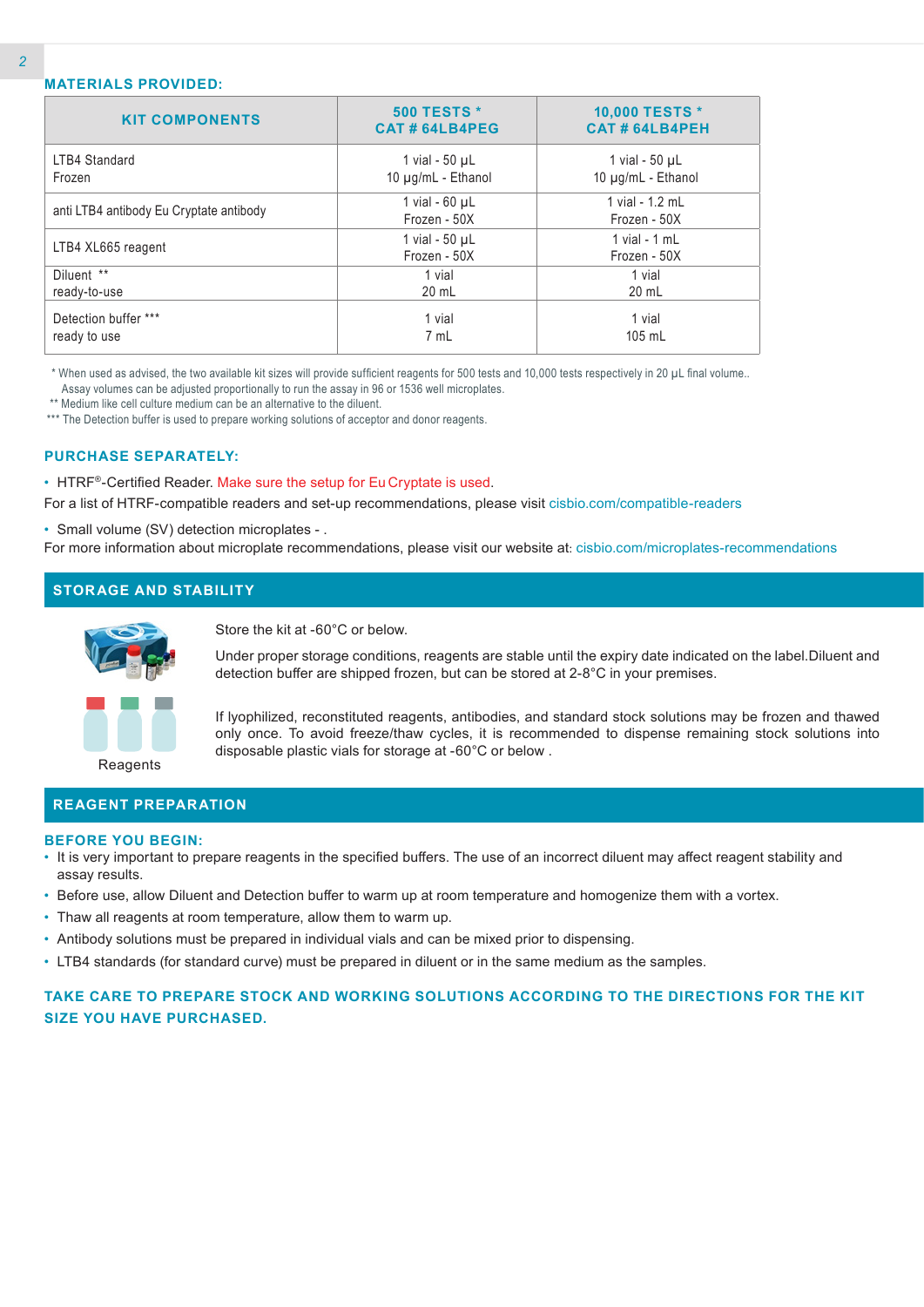#### **TO PREPARE REAGENT STOCK SOLUTIONS:**

| 500 TESTS KIT - 64LB4PEG                                                                                                                   |  |                                         | <b>10,000 TESTS KIT - 64LB4PEH</b>                                                                                                        |  |  |
|--------------------------------------------------------------------------------------------------------------------------------------------|--|-----------------------------------------|-------------------------------------------------------------------------------------------------------------------------------------------|--|--|
|                                                                                                                                            |  | anti LTB4 antibody Eu Cryptate antibody |                                                                                                                                           |  |  |
| Thaw the anti LTB4 antibody Eu Cryptate antibody.<br>Mix gently.<br>This 50X stock solution can be frozen and stored at<br>-60°C or below. |  |                                         | Thaw the anti LTB4 antibody Eu Cryptate antibody<br>Mix gently.<br>This 50X stock solution can be frozen and stored at<br>-60°C or below. |  |  |
|                                                                                                                                            |  | LTB4 XL665 reagent                      |                                                                                                                                           |  |  |
| Thaw the LTB4 XL665 reagent . Mix gently.<br>This 50X stock solution can be frozen and stored at<br>-60°C or below.                        |  |                                         | Thaw the LTB4 XL665 reagent . Mix gently.<br>This 50X stock solution can be frozen and stored at<br>-60°C or below.                       |  |  |
|                                                                                                                                            |  | LTB4 Standard                           |                                                                                                                                           |  |  |
| Thaw the LTB4 standard solution in order to obtain a<br>10 µg/mL (see vial label) stock solution. Mix gently.                              |  |                                         | Thaw the LTB4 standard solution in order to obtain a<br>10 µg/mL (see vial label) stock solution. Mix gently.                             |  |  |
| <b>Diluent</b>                                                                                                                             |  |                                         |                                                                                                                                           |  |  |
| The diluent is ready-to-use                                                                                                                |  |                                         | The diluent is ready-to-use                                                                                                               |  |  |
| Detection buffer                                                                                                                           |  |                                         |                                                                                                                                           |  |  |
| The Detection buffer is ready-to-use.                                                                                                      |  |                                         | The Detection buffer is ready-to-use.w                                                                                                    |  |  |

#### **TO PREPARE ANTIBODY WORKING SOLUTIONS:**

Each well requires 5 µL anti LTB4 antibody Eu Cryptate antibody and 5 µL LTB4 XL665 reagent.

Prepare the two solutions in separate vials.

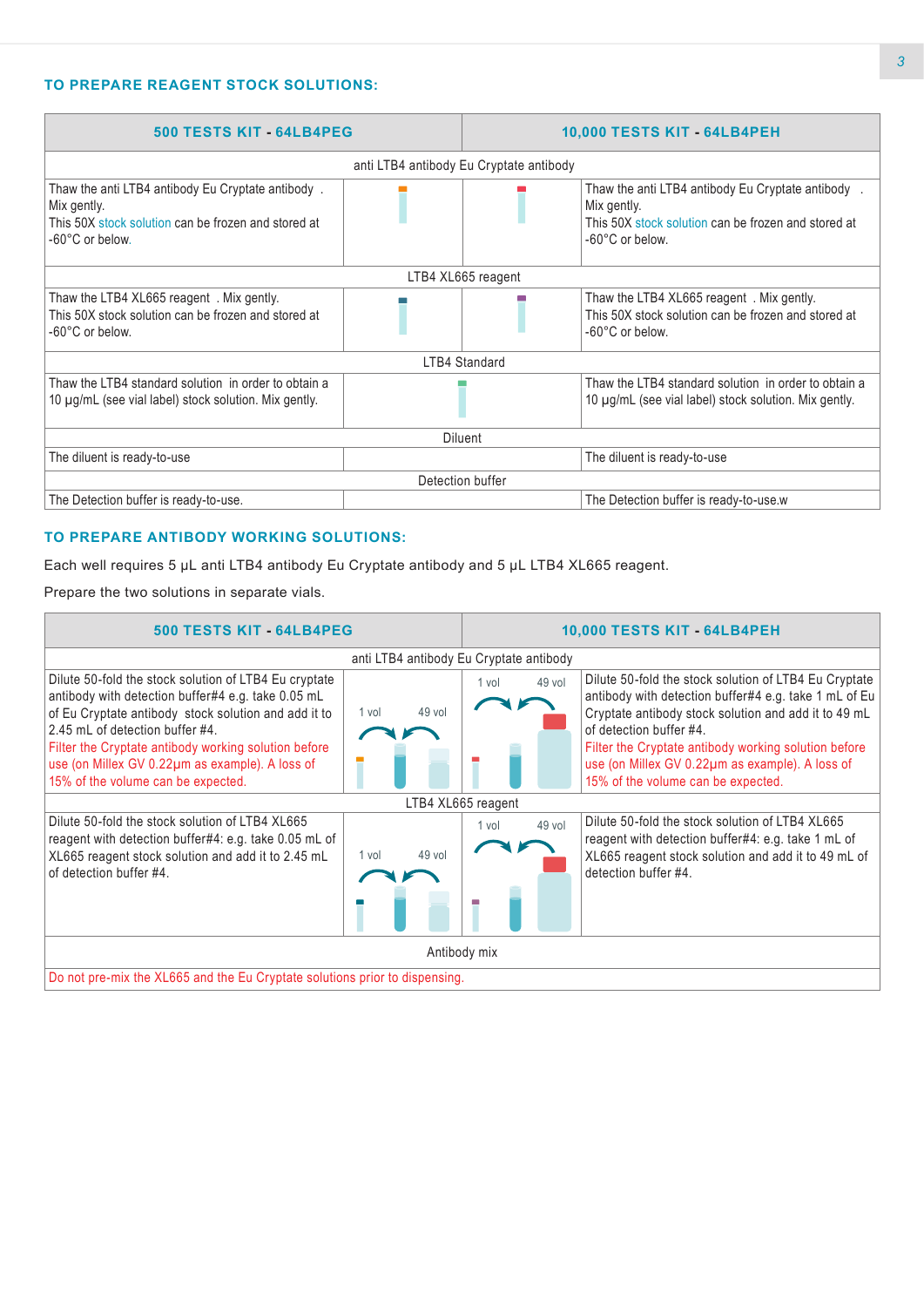#### **TO PREPARE STANDARD WORKING SOLUTIONS:**

- Each well requires 10 µL of standard.
- Dilute the standard stock solution serially with diluent

• Due to the sticky property of LTB4 on albumin, do not use buffers containing albumin. We recommend preparing standard curve in the diluent provided in the kit (casein 0.1%). Buffer containing fetal calf serum up to 2% can be used to replace the diluent.Due to its instability, the LTB4 standard curve must be prepared just before use (avoid repeated freezing and thawing). Centrifuge the vial of standard stock solution (green cap) before opening the cap. See concentration on the label.

• In order to check for a potential interference effect from your own assay buffer when using the assay for the first time, we highly recommend the parallel preparation of a standard curve in your own supplemented cell culture medium and in diluent .

• In order to counteract any standard sticking, we recommend changing tips between each dilution.

#### A recommended standard dilution procedure is listed and illustrated below:

Dilute the standard stock solution 60-fold with diluent to prepare high standard (Std 8): e.g. take 10 µL of standard stock solution and add it to 590 µL of diluent . Mix gently.

Use the high standard (Std 8) to prepare the standard curve using 1/3 serial dilutions as follows:

- Dispense 100 µL of diluent in each vial from Std 7 to Std 0.
- Add 50 µL of standard to 100 µL of diluent , mix gently and repeat the 1/3 serial dilution to make standard solutions: std7, std6, std5, std4, std3, std2, std1.

This will create 8 standards for the analyte. Std 0 (Positive control) is diluent or appropriate culture medium alone.



| <b>STANDARD</b>         | <b>SERIAL DILUTIONS</b>                        | <b>LTB4 WORKING</b><br><b>SOLUTION (ng/mL)</b> |
|-------------------------|------------------------------------------------|------------------------------------------------|
| Standard Stock solution | Thawed stock solution                          | 10,000                                         |
| Standard 8              | 10 µL standard Stock solution + 590 µL Diluent | 166.7                                          |
| Standard 7              | 50 µL standard $8 + 100$ µL Diluent            | 55.6                                           |
| Standard 6              | 50 µL standard $7 + 100$ µL Diluent            | 18.5                                           |
| Standard 5              | 50 µL standard $6 + 100$ µL Diluent            | 6.2                                            |
| Standard 4              | 50 µL standard $5 + 100$ µL Diluent            | 2.1                                            |
| Standard 3              | 50 µL standard $4 + 100$ µL Diluent            | 0.7                                            |
| Standard 2              | 50 µL standard $3 + 100$ µL Diluent            | 0.23                                           |
| Standard 1              | 50 µL standard $2 + 100$ µL Diluent            | 0.08                                           |
| Standard 0              | 100 µL Diluent                                 | $\mathbf{0}$                                   |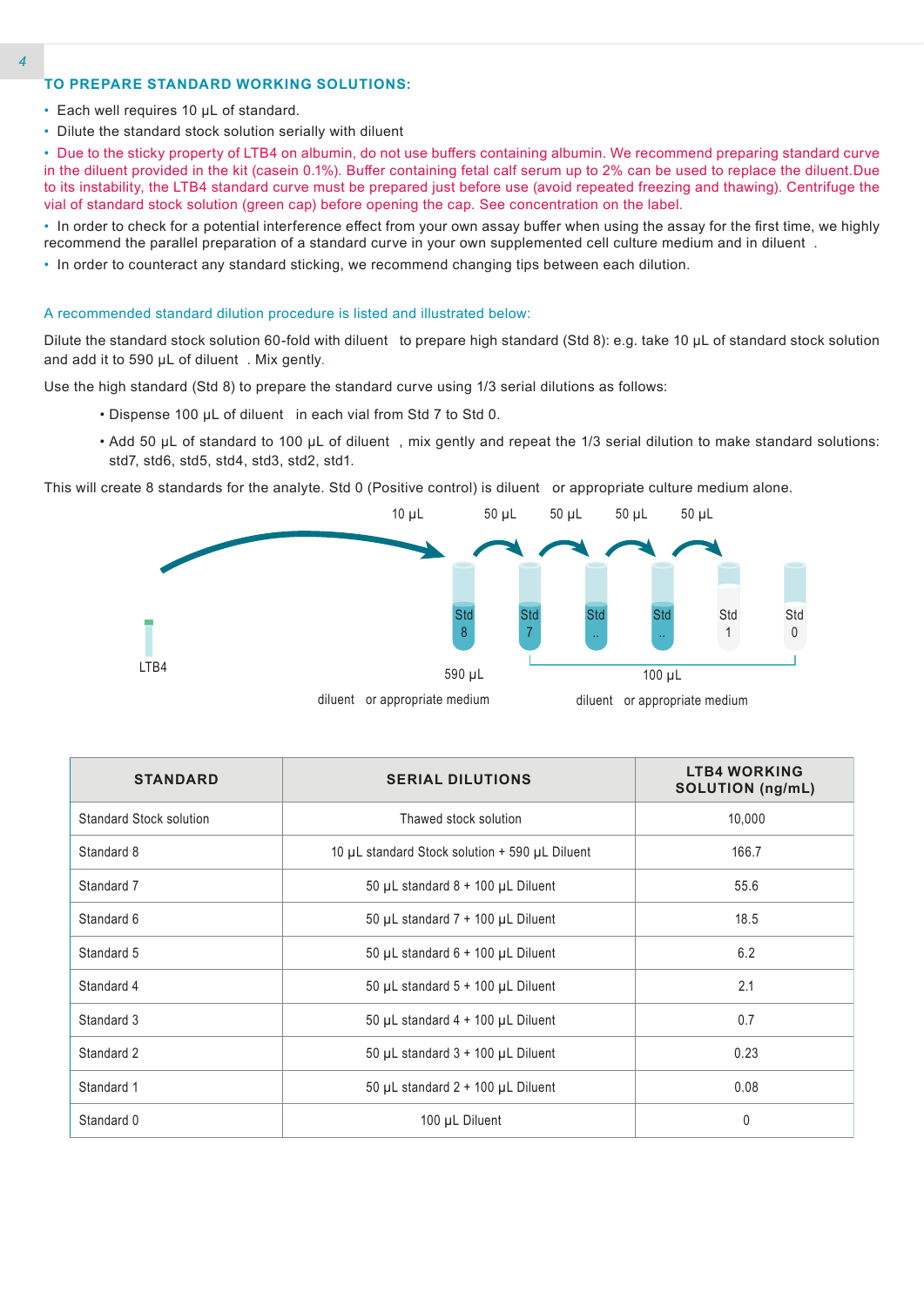#### **TO PREPARE SAMPLES:**

• Each well requires 10 µL of sample.

• Just after their collection, put the samples at 4°C and test them immediately. For later use, samples should be dispensed into disposable plastic vials and stored at -60°C or below. Avoid multiple freeze/thaw cycles.

• Samples with a concentration above the highest standard (Std 8) must be diluted diluent or in your appropriate sample medium.

# **ASSAY PROTOCOL**

|                   | <b>Negative control</b><br>or Cryptate control                 | Standard (Std 0 - Std 8)                                                        | <b>Samples</b>                                         |  |  |
|-------------------|----------------------------------------------------------------|---------------------------------------------------------------------------------|--------------------------------------------------------|--|--|
| Step              | Dispense 10 µL of diluent into each<br>negative control well   | Dispense 10 µL of each LTB4 standard<br>(Std 0 - Std 8) into each standard well | Dispense 10 µL of each sample into<br>each sample well |  |  |
| Step <sub>2</sub> | Add 5 µL of detection buffer<br>to all negative control wells  | Add 5 µL LTB4 acceptor reagent working solution to all wells                    |                                                        |  |  |
| Step 3            | Add 5 µL LTB4 donor antibody working solution to all wells     |                                                                                 |                                                        |  |  |
| Step 4            | Seal the plate and incubate 2 hours @ RT                       |                                                                                 |                                                        |  |  |
| Step 5            | Remove the plate sealer and read on an HTRF® compatible reader |                                                                                 |                                                        |  |  |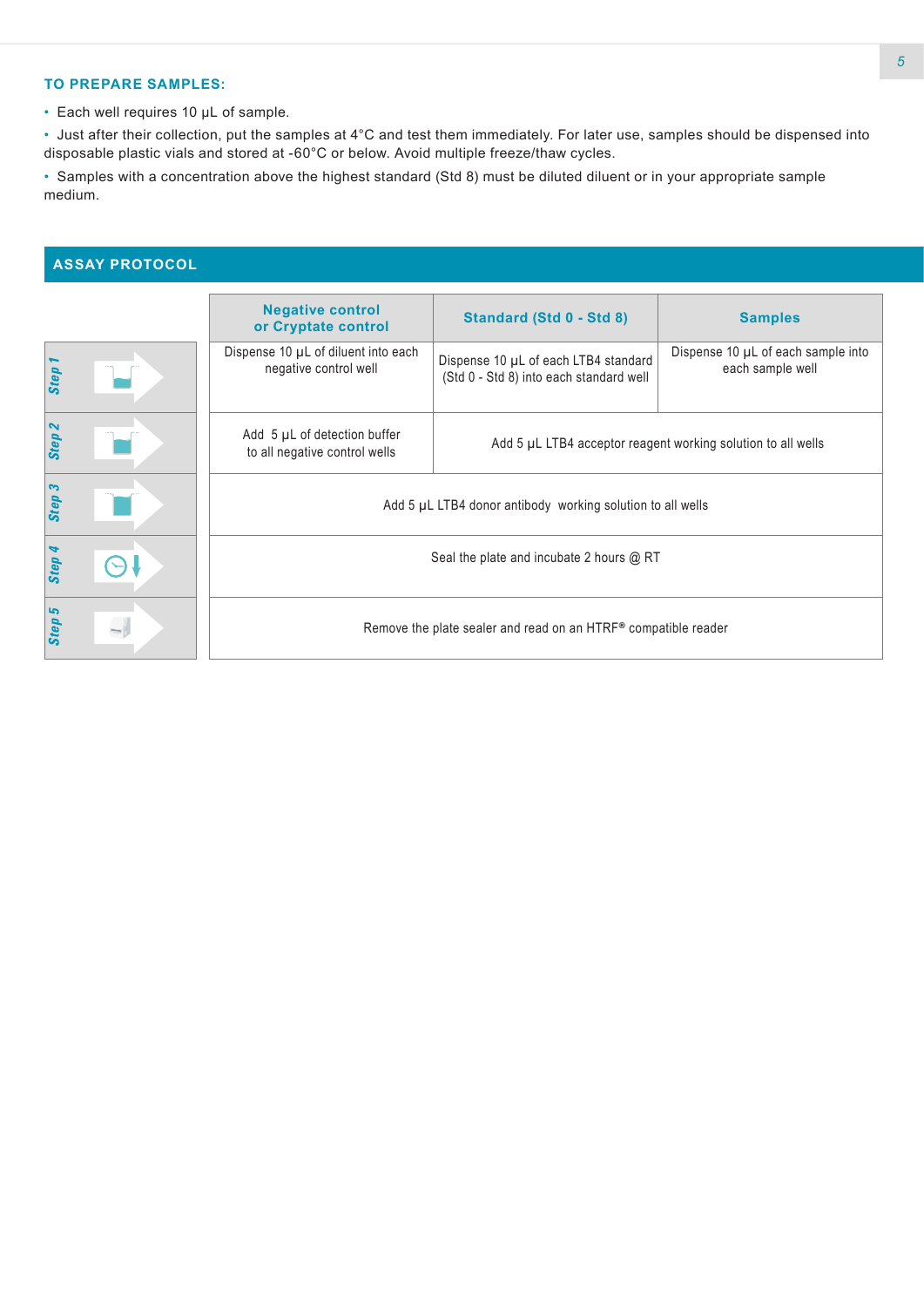|              | 1                                                      | $\overline{2}$                                                                             | 3              | 4                                                                                                                           | 5              | 6              |
|--------------|--------------------------------------------------------|--------------------------------------------------------------------------------------------|----------------|-----------------------------------------------------------------------------------------------------------------------------|----------------|----------------|
|              | 10 µL diluent (Negative control)                       |                                                                                            |                | 10 µL Sample 1                                                                                                              |                |                |
| $\mathsf{A}$ | 5 µL Detection Buffer# 4<br>5 µL LTB4 donor antibody   | Repeat Well A1                                                                             | Repeat Well A1 | 5 µL LTB4 acceptor reagent<br>5 µL LTB4 donor antibody                                                                      | Repeat Well A4 | Repeat Well A4 |
|              | 10 µL Std 0 (Positive control)                         |                                                                                            |                | 10 µL Sample 2                                                                                                              |                |                |
| B            | 5 µL LTB4 acceptor reagent<br>5 µL LTB4 donor antibody | Repeat Well B1                                                                             | Repeat Well B1 | 5 µL LTB4 acceptor reagent<br>5 µL LTB4 donor antibody                                                                      | Repeat Well B4 | Repeat Well B4 |
|              | 10 µL Std 1                                            | 10 µL Sample 3                                                                             |                |                                                                                                                             |                |                |
| $\mathbf{C}$ | 5 µL LTB4 acceptor reagent<br>5 µL LTB4 donor antibody | Repeat Well C1<br>Repeat Well C1<br>5 µL LTB4 acceptor reagent<br>5 µL LTB4 donor antibody |                |                                                                                                                             |                | Repeat Well C4 |
|              | 10 $\mu$ L Std 2                                       |                                                                                            |                | 10 µL Sample                                                                                                                |                | Repeat Well D4 |
| $\mathbf{D}$ | 5 µL LTB4 acceptor reagent<br>5 µL LTB4 donor antibody | Repeat Well D1                                                                             | Repeat Well D1 | 5 µL LTB4 acceptor reagent<br>5 µL LTB4 donor antibody                                                                      | Repeat Well D4 |                |
|              | 10 µLStd                                               | 10 µL Sample                                                                               |                |                                                                                                                             |                |                |
| E            | 5 µL LTB4 acceptor reagent<br>5 µL LTB4 donor antibody | Repeat Well E1                                                                             | Repeat Well E1 | 5 µL LTB4 acceptor reagent<br>5 µL LTB4 donor antibody                                                                      | Repeat Well E4 | Repeat Well E4 |
|              | 10 µL Std                                              |                                                                                            |                | 10 µL Sample                                                                                                                |                |                |
| F            | 5 µL LTB4 acceptor reagent<br>5 µL LTB4 donor antibody | Repeat Well F1                                                                             | Repeat Well F1 | 5 µL LTB4 acceptor reagent<br>5 µL LTB4 donor antibody                                                                      | Repeat Well F4 | Repeat Well F4 |
|              | 10 µL Std                                              |                                                                                            |                | 10 µL Sample                                                                                                                |                |                |
| G            | 5 µL LTB4 acceptor reagent<br>5 µL LTB4 donor antibody | Repeat Well G1                                                                             | Repeat Well G1 | 5 µL LTB4 acceptor reagent<br>5 µL LTB4 don                                                                                 | Repeat Well G4 | Repeat Well G4 |
|              | 10 µL Std                                              |                                                                                            |                | 10 µL Sample                                                                                                                |                |                |
| H            | 5 µL LTB4 acceptor reagent<br>5 µL LTB4 donor antibody | Repeat Well H1                                                                             | Repeat Well H1 | 1 2 3 4 $\sqrt{6}$ 7 8 9 10 11 12 13 14 15 16 17 18 19 20 21 22 23 24<br>$5 \mu \triangle$<br>$\frac{1}{5} \mu \frac{B}{C}$ |                |                |

F G H I J K L M N O P Q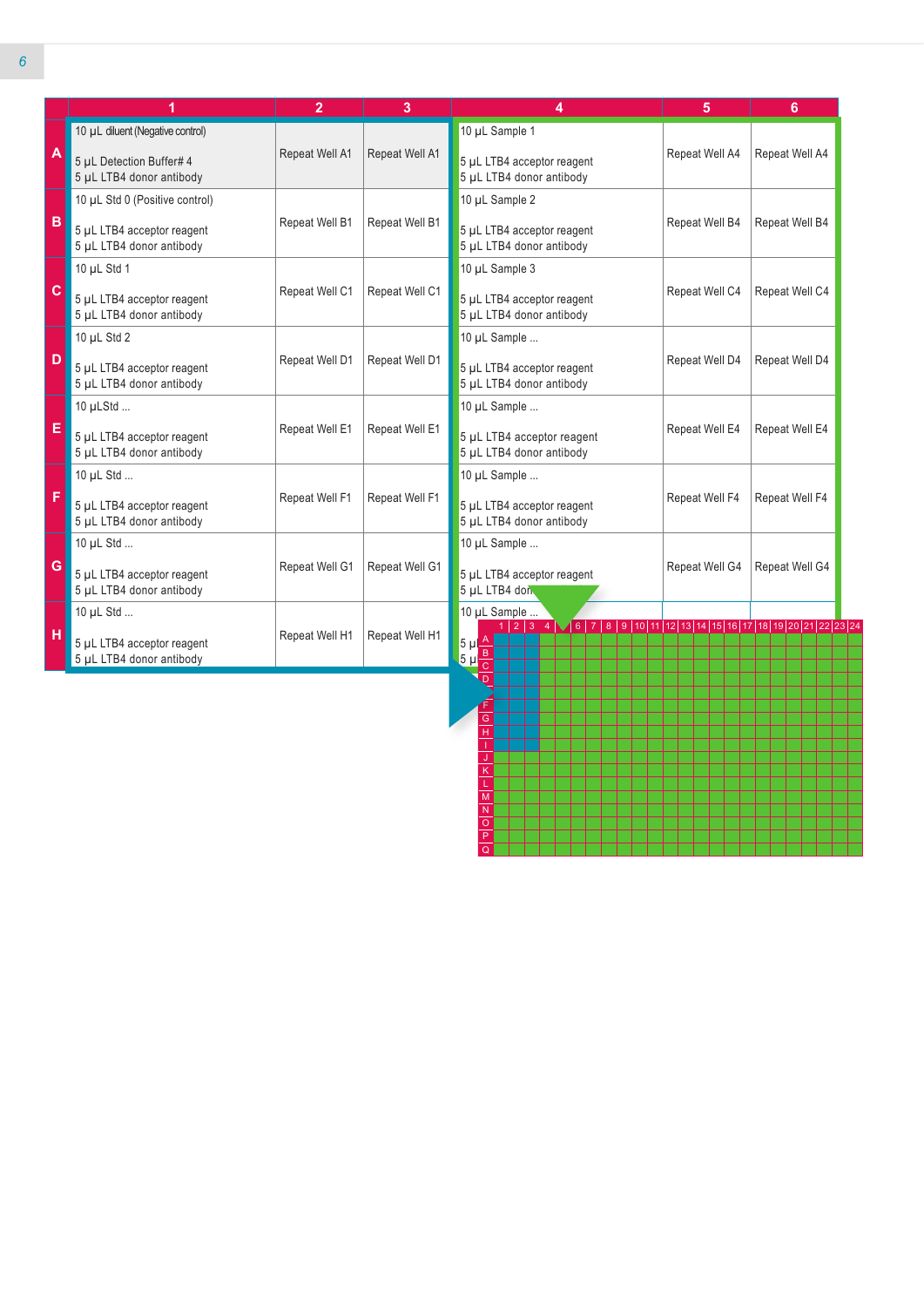## **DATA REDUCTION**

Ratio = 
$$
\frac{\text{Signal 665 nm}}{\text{Signal 620 nm}} \times 10^4
$$

2. Calculate the % CVs. The mean and standard deviation can then be worked out from ratio replicates.

$$
CV (%) = \frac{Standard deviation}{Mean Ratio} \times 100
$$

3. Calculate the % delta F which reflects the signal to background of the assay. The negative control plays the role of an internal assay control. Delta F is used for the comparison of day to day runs of the same assay.

$$
delta F (%) = \frac{Ratio Standard or sample - Ratio Negative Control}{Ratio Negative Control} \times 100
$$

For more information about data reduction, please visit http://www.cisbio.com/htrf-ratio-and-data-reduction

#### **RESULTS**

This data must not be substituted for the data obtained in the laboratory and should be considered only as an example. Results may vary from one HTRF® compatible reader to another.

The assay standard curve is created by plotting delta F% versus the analyte concentration.

|                          | Ratio $(1)$ | CV(2) | Delta $F\%$ <sup>(3)</sup> |
|--------------------------|-------------|-------|----------------------------|
| Negative control         | 459         | 3.8%  |                            |
| Std 0 - Positive control | 8,923       | 0.3%  | 2,170%                     |
| Std 1 - 0.08 ng/mL       | 8.480       | 4.2%  | 2,057%                     |
| Std 2 - 0.23 ng/mL       | 7.444       | 0.2%  | 1,794%                     |
| Std 3 - 0.69 ng/mL       | 5,843       | 1.8%  | 1,386%                     |
| Std 4 - 2.06 ng/mL       | 3.315       | 5.2%  | 743%                       |
| Std $5 - 6.17$ ng/mL     | 1,671       | 2.5%  | 325%                       |
| Std 6 - 18.52 ng/mL      | 885         | 2.4%  | 125%                       |
| Std 7 - 55.56 ng/mL      | 614         | 2.2%  | 56%                        |
| Std 8 - 166.67 ng/mL     | 507         | 1.4%  | 29%                        |